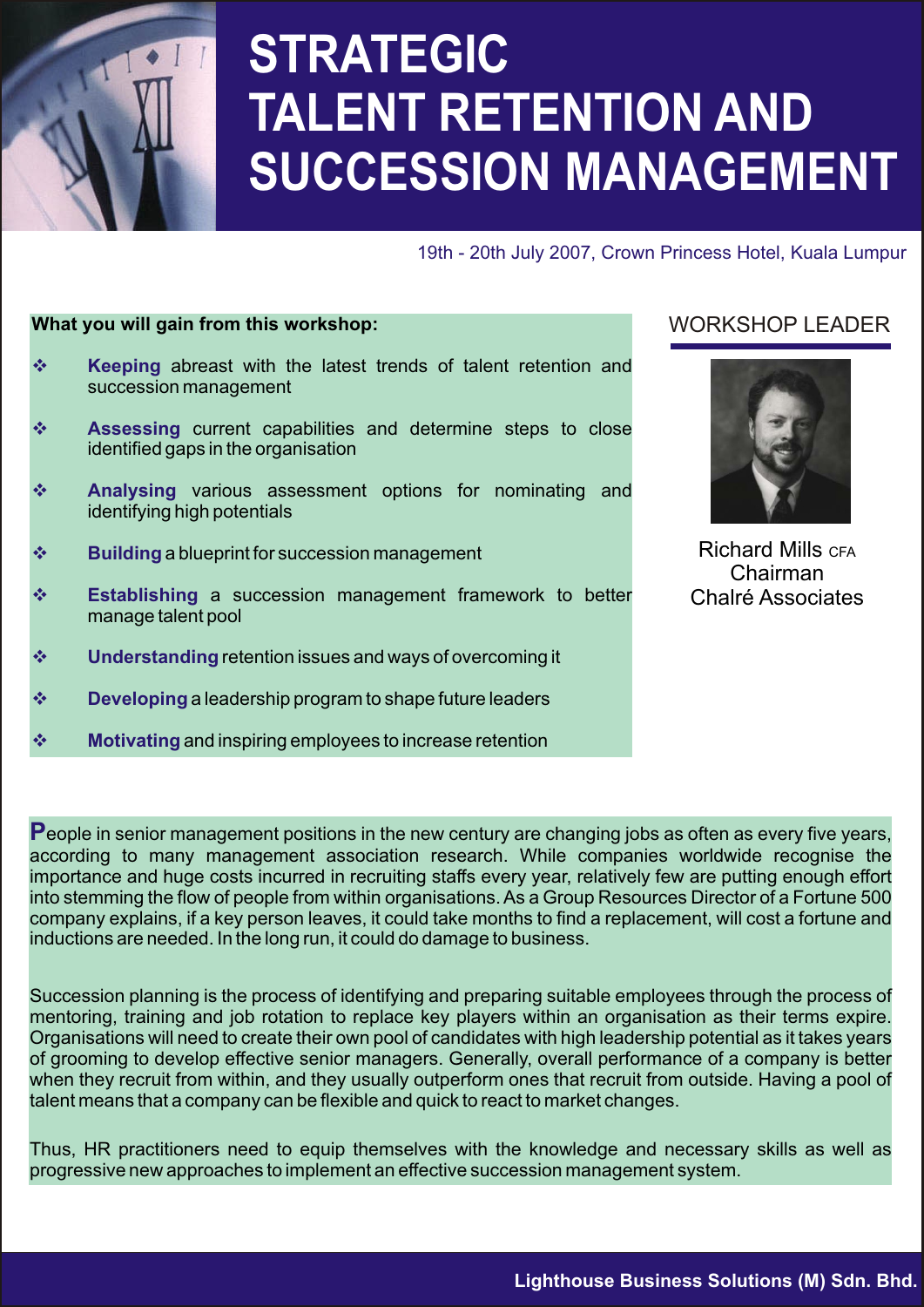### **PROGRAM AGENDA**

#### **SESSION ONE...**

#### **KNOWING THE CURRENT STATE AND DIRECTION OF TALENT RETENTION AND S U C C E S S I O N M A N A G E M E N T I N ORGANISATION**

- ❖ Discovering their latest update and emerging trends
- Risks that surrounds talent retention and succession and their changing key role in organisations

#### **SESSION TWO...**

#### **CREATING A SUSTAINABLE ORGANISATION USING SUCCESSION PLANNING**

- $\mathbf{\hat{P}}$  Deploying talent management throughout the organisation: topdown approach
- Looking at long-term objectives instead of immediate results
- $\mathbf{\hat{P}}$  Managing risks in succession

#### **SESSION THREE...**

#### **ESTABLISHING A PROPER TALENT M A N A G E M E N T P R O C E S S I N A N ORGANISATION**

- $\div$  Listing the terminologies and actions involved in a talent management process
- $\mathbf{\hat{P}}$  Reviewing and determining organisation's readiness to implement a talent assessment and succession planning process
- $\cdot$  Inculcating the right culture in organisations for successful succession plan

#### **SESSION FOUR... MEASURING THE EFFECTIVENESS OF CURRENT SUCCESSION MANAGEMENT**

- $\mathbf{\hat{S}}$  Mechanisms of measurement available and their advantages
- $\mathbf{\hat{S}}$  Setting clear benchmarks for evaluation
- $\cdot$  Designing measurement programs - step by step approach
- ❖ Measuring the ROI qualitative and quantitative
- $\div$  Outlining the barriers that affect successful measurement and overcoming it

#### **SESSION FIVE...**

#### **D E V E L O P I N G A P E R F O R M A N C E MANAGEMENT FRAMEWORK TO IDENTIFY KEYTALENTS**

- $\div$  Identifying high potential employees as successors for top management positions
- ◆ Preparing employees for senior management positions

#### **SESSION SIX...**

#### **R E T A I N I N G K N O W L E D G E I N ORGANISATIONS EVEN WHEN THE 'OWNER' IS GONE**

 Dealing with loss of talents especially in expert or specialist skills

#### **SESSION SEVEN...**

#### **MANAGING TALENTS OF DIFFERENT DIVERSITY**

 $\mathbf{\hat{P}}$  Balancing diversity in an organisation

#### **SESSION EIGHT...**

#### **UNDERSTANDING RETENTION ISSUES**

- $\div$  Determining the turnover rate within each job category
- ❖ Strategies for determining why employees are choosing to leave
- ❖ Gaining an understanding of why employees are voluntarily leaving the organisation
- $\mathbf{\hat{P}}$  Exploring what keeps employees stay in an organisation by conducting a 'stay' survey

#### **SESSION NINE...**

#### **MOULDING FUTURE LEADERS THROUGH STRATEGIC LEADERSHIP DEVELOPMENT PROGRAM**

- Implementing a leadership program that facilitates the development of future managers
- $\mathbf{\hat{P}}$  Engaging potential leaders by getting current executives involved
- $\mathbf{\hat{P}}$  Implementing coaching and mentoring program to support key talents
- $\div$  Identifying needed competencies for identified leaders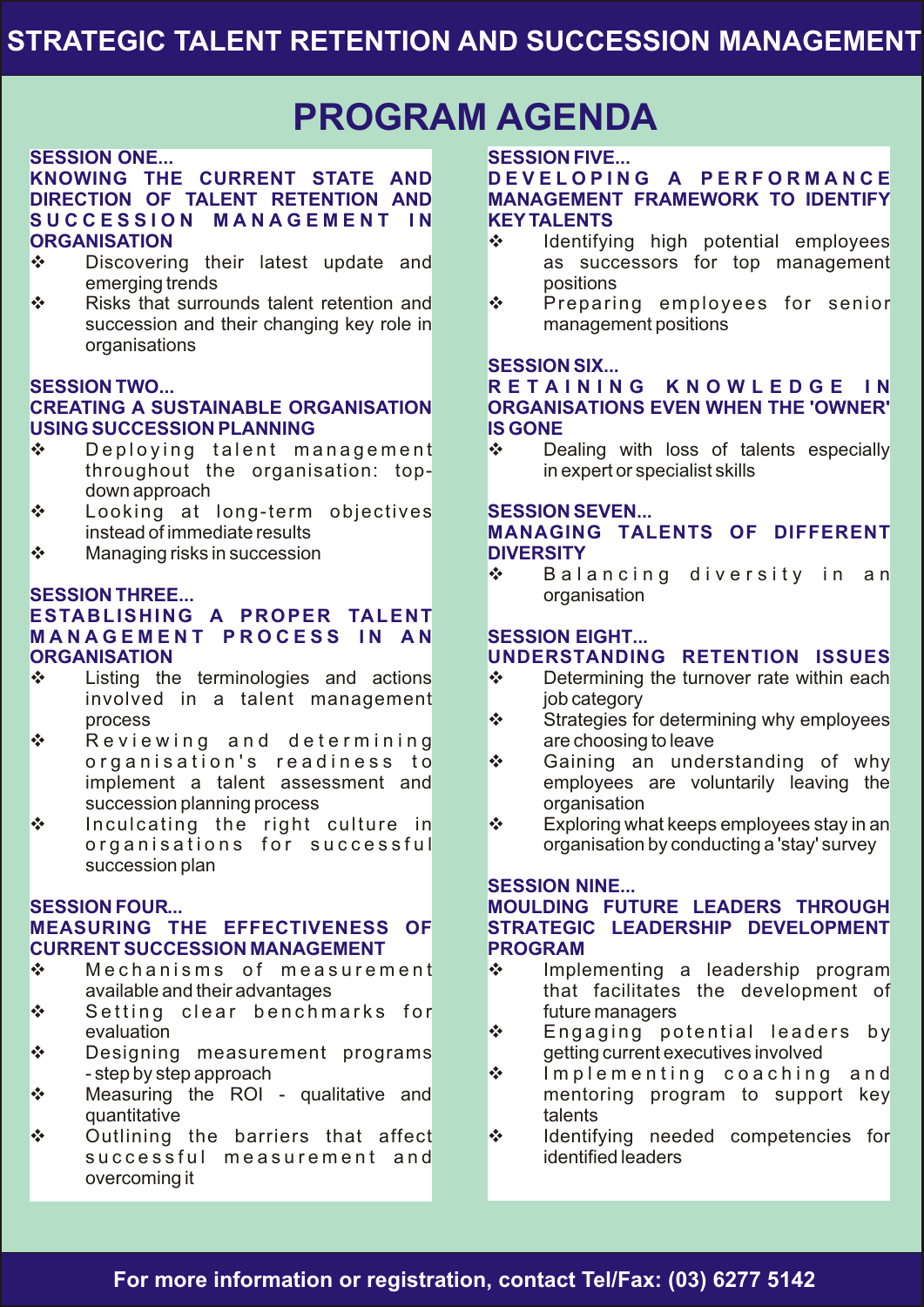### **STRATEGIC TALENT RETENTION AND SUCCESSION MANAGEMENT**

#### **SESSION TEN...**

#### **INSPIRING EMPLOYEES TO INCREASE RETENTION AND EXPAND PROFITS**

- $\mathbf{\hat{P}}$  Determining ways to engage employees
- $\div$  Keeping employees happy
- Motivating employees in order to achieve minimal staff turnover
- $\div$  Showing true appreciation towards employees

#### **CASE STUDIES: THINGS THAT WORKED AND DIDN'T**

#### **WHO SHOULD ATTEND**

**Vice Presidents, General Managers, Director, Head of Departments, Managers and Executives from the:-**

- **❖** Human Resources
- ❖ Personnel
- Learning and Development
- ❖ Compensation and Benefits
- ❖ Recruitment
- **❖** Talent Management
- ❖ Staffing
- ❖ Succession Planning
- **❖** Organisational Development

Richard Mills is a featured presenter for Asia region conferences and provided Keynote Addresses for the following international expositions: HR Shared Services & BPO (Singapore), Successful Shared Services (Singapore), Executive Compensation & Benefits 2007 (Singapore).

He is a columnist and thought leader for a host of international publications. Some of these include: ComputerWorld, AsiaTimes, TelecomAsia, YahooNews, AsiaMiner and IndiaDaily. He is an Expert Panelist for CIO magazine (US) and the Offshore Offsourcing Best Practices association in New York. He is also President of the World Outsourcing Providers Association (WOPA- www.outsourcingproviders.org).

Richard's extensive career in Executive Search & Management Consulting includes 5 years working throughout Asia and 9 years in Toronto. His clients are multinational corporations for senior management positions. Of the many international recruitment projects he worked on in the Asia Pacific region, one was particularly noteworthy as it was reported on national Korean television as the largest technical recruiting venture in Korean history. The project was also a cover story for ComputerWorld magazine throughout North America.

Richard has an Honours Bachelor of Science degree from the University of Waterloo, Canada's most prominent technical post-secondary institution. He possesses the designation of Chartered Financial Analyst from the CFA Institute with its world head-quarters in Charlottesville, VA, USA.

| <b>Registration</b><br><b>Session resumes</b><br>01:30 <sub>pm</sub><br>08:30am<br><b>Session begins</b><br>03:30pm<br><b>Afternoon refreshment</b><br>09:00am<br><b>Morning refreshment</b><br>03:45pm<br>10:30am<br><b>Course resumes</b><br><b>Session resumes</b><br>05:00pm<br><b>End of session</b><br>10:45am<br><b>Luncheon and Networking</b><br>12:30 <sub>pm</sub> |                                |  |  |
|-------------------------------------------------------------------------------------------------------------------------------------------------------------------------------------------------------------------------------------------------------------------------------------------------------------------------------------------------------------------------------|--------------------------------|--|--|
|                                                                                                                                                                                                                                                                                                                                                                               | ᇤᄖ<br><b>COURSE</b><br>IMETABL |  |  |
|                                                                                                                                                                                                                                                                                                                                                                               |                                |  |  |

**For more information or registration, contact Tel/Fax: (03) 6277 5142**